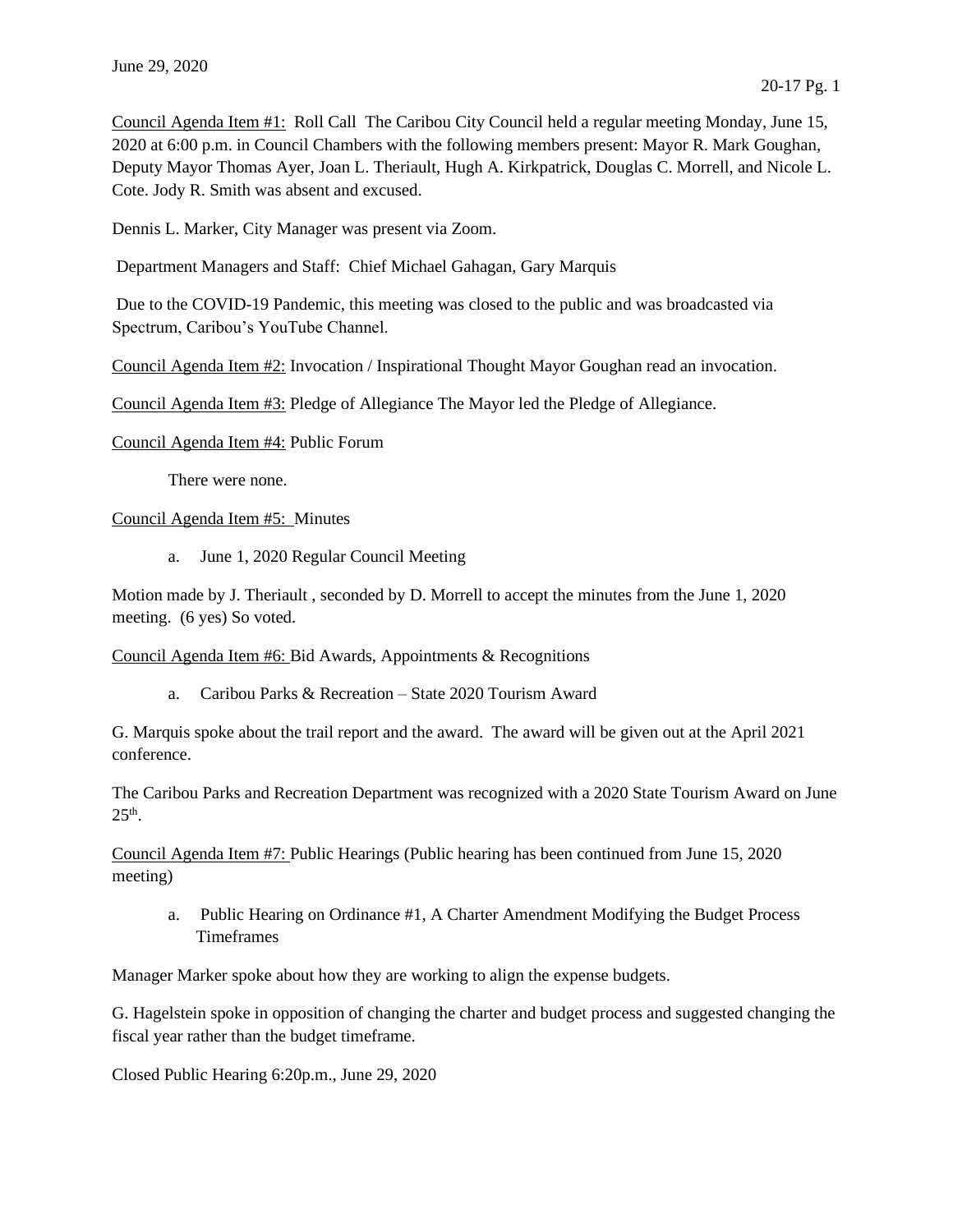## Council Agenda item #8: New Business

a. Discussion and Possible Action Regarding Rubbish Hauler Permit for Jack S Herbert DBA McNeal's Trucking, Inc.

Motion made by H. Kirkpatrick, seconded by T. Ayer to renew the rubbish haulers permit for McNeal's Trucking. (6 yes) So voted.

b. Discussion and Possible Action Regarding Liquor License Renewal for a. The Par & Grill at 6 Carroll Street

Motion made by T. Ayer, seconded by J. Theriault to renew Liquor License for Par & Grill located at 6 Carroll Street. (6 yes) So voted.

b. Country Farms Market, LLDC at 31 Herschel Street

Motion made by T. Ayer, seconded by D. Morrell to renew the liquor License for Country Farms Market, LLDC at 31 Herschel Street. (6 yes) So voted.

c. Sale of Tax Acquired Property (Map 15, Lot 69-A) to Prior Owner for Full Taxes Owed

Motion made by H. Kirkpatrick, seconded by T. Ayer to sell the Tax Acquired Property Map 15, Lot 69- A to the prior owner for the amount of taxes owed. (6 yes) So voted.

Council Agenda Item #9: Old Business & Adoption of Ordinances and Resolutions

a. Discussion and Possible Action Regarding Ordinance #1, A Charter Amendment Modifying the Budget Process Timeframes

Motion made by H. Kirkpatrick, seconded by J. Theriault to place Ordinance #1 A Charter Amendment Modifying the Budget Process Timeframes, on the ballot for November. (6 yes) So voted.

b. Discussion and Possible Action Regarding the 2020 mil rate

Caribou's tax assessor Ms. Penny Thompson read a memo about tax commitment and changes in application timeframes for applying for things such as homestead exemptions.

Council Agenda Item #10: Reports and Discussion by Mayor and Council Members

a. Letter to Governor Regarding Reopening Maine

Council discussed sending a letter to the Governor about wanting to reopen Maine.

G. Marquis, director of the Caribou Wellness Center explained the current programs that are taking place for the kids in the community. He stated that the rec is now open for walking and such activities.

Councilors had a discussion regarding the Fire Station roof and the insurance for the building.

Council Agenda Item #11: City Manager's Report